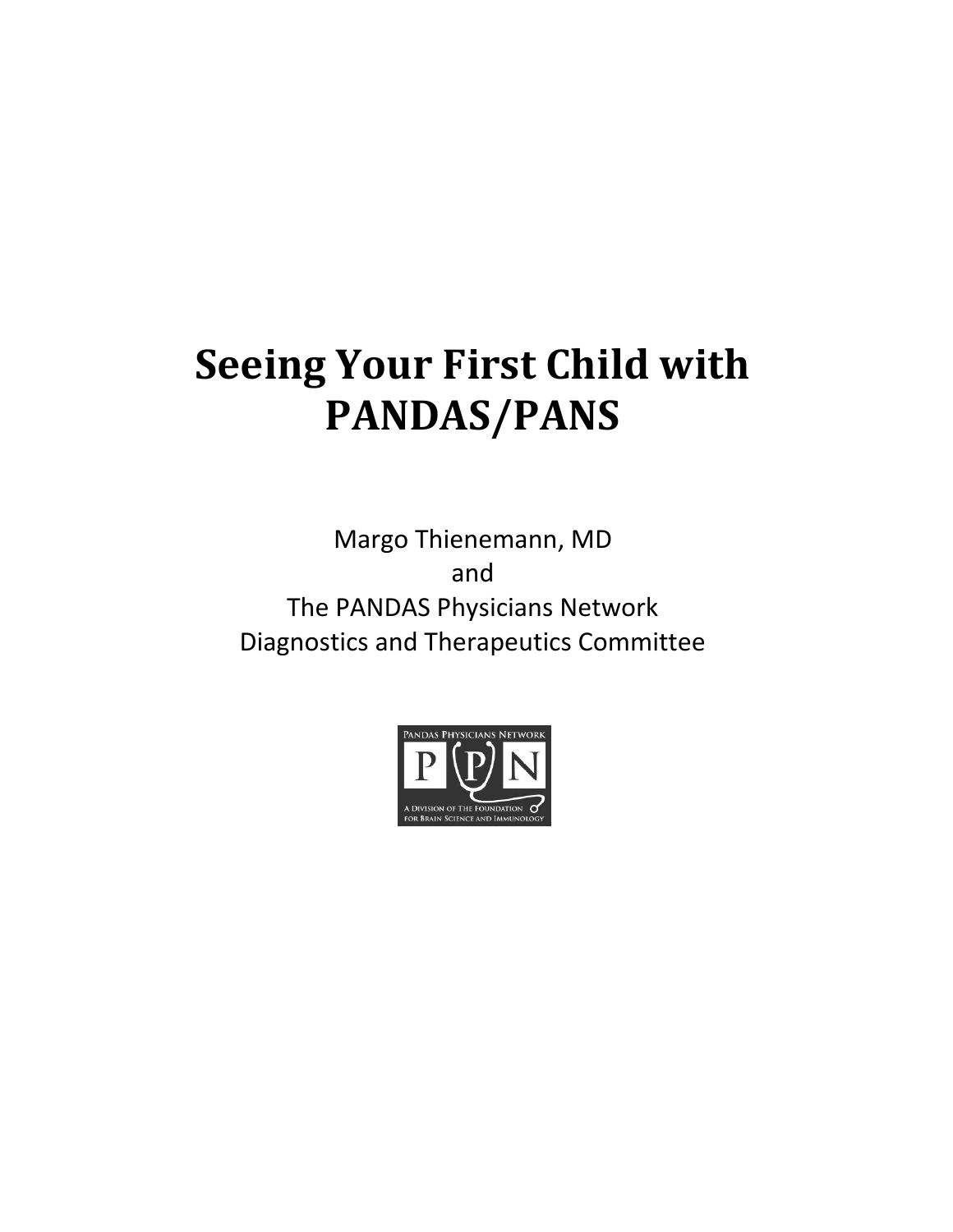

### **I. What Is PANS?**

The term Pediatric Acute-onset Neuropsychiatric Syndrome (PANS) describes the clinical presentation of a subset of pediatric onset Obsessive-Compulsive Disorder (OCD). PANS may also be a subset of Avoidant/Restrictive Food Intake Disorder (ARFID).

While the criteria for diagnosing PANS do not specify a trigger, the syndrome is thought to be an immune reaction to one of a number of physiological stressors including Group A Streptococcal infection, Mycoplasma pneumonia infection, influenza, upper respiratory infections, sinusitis, and psychosocial stresses. PANDAS (Pediatric Autoimmune Neuropsychiatric Disorder Associated with Streptococcal infections) is a subset of PANS where symptom onset and exacerbations are triggered by Group A Streptococcal infections.

The diagnosis of PANS should be considered whenever symptoms of OCD, eating restrictions or tics start suddenly, and are accompanied by other emotional and behavioral changes, frequent urination, motor abnormalities and/or handwriting changes.

#### **Current Theories**

PANS is presently thought to result from dysfunction of the basal ganglia (specifically, the caudate, putamen and globus pallidus). One theory of PANS proposes that serum antibodies cross the blood brain barrier, cross-react with neuronal antigens and dysregulate basal ganglia functions. Another theory suggests that neuroglial immune cells in the brain incite basal ganglia inflammation. Neurons connecting to the basal ganglia affect motor function, emotion, behaviors, procedural learning, cognition and sensory issues (TABLE 1).

PANDAS is thought to be similar in etiology to Sydenham Chorea (a manifestation of acute rheumatic fever). Approximately 30% of Acute Rheumatic Fever (ARF) patients have Sydenham Chorea; of those, about 70% will develop OCD. Like Sydenham Chorea, PANDAS may result from the molecular mimicry of Group A streptococcal bacteria, which stimulates production of antibodies that then cross-react with antigens in the brain, producing a variety of neurologic and psychiatric manifestations.

| <b>Basal Ganglia is a Relay Station through</b><br>which Run Neurons that Control: | <b>Inflammation may cause:</b>                                                           |
|------------------------------------------------------------------------------------|------------------------------------------------------------------------------------------|
| Mood & emotion                                                                     | OCD, Mood lability, Anxiety                                                              |
| Behavior                                                                           | OCD, Rage, Developmental regression                                                      |
| <b>Procedural learning</b>                                                         | Handwriting changes, Clumsiness                                                          |
| Motor movements                                                                    | Tics, Choreiform movements                                                               |
| Cognition                                                                          | Slow processing speed, Memory issues, specific Sensory<br>learning deficits (often Math) |
| Sensory                                                                            | Sensitivity to light, sounds, smells, tastes, textures                                   |

#### **TABLE 1: EFFECTS OF BASAL GANGLIA INFLAMMATION**

### **II. PANS Diagnostic Criteria**

The PANS diagnostic criteria were developed by a consortium of experts and are considered to be a "working draft" that may be changed as more is learned about acute-onset disorders. Current PANS criteria are:

- 1) Abrupt onset or abrupt recurrence of OCD or Restrictive Eating Disorder
- 2) Co-morbid neuropsychiatric symptoms (at least 2) with a similarly acute onset: anxiety, sensory amplification or motor abnormalities, behavioral regression, deterioration in school performance, mood disorder, urinary symptoms and/or sleep disturbances
- 3) Symptoms are not better explained by a known neurologic or medical disorder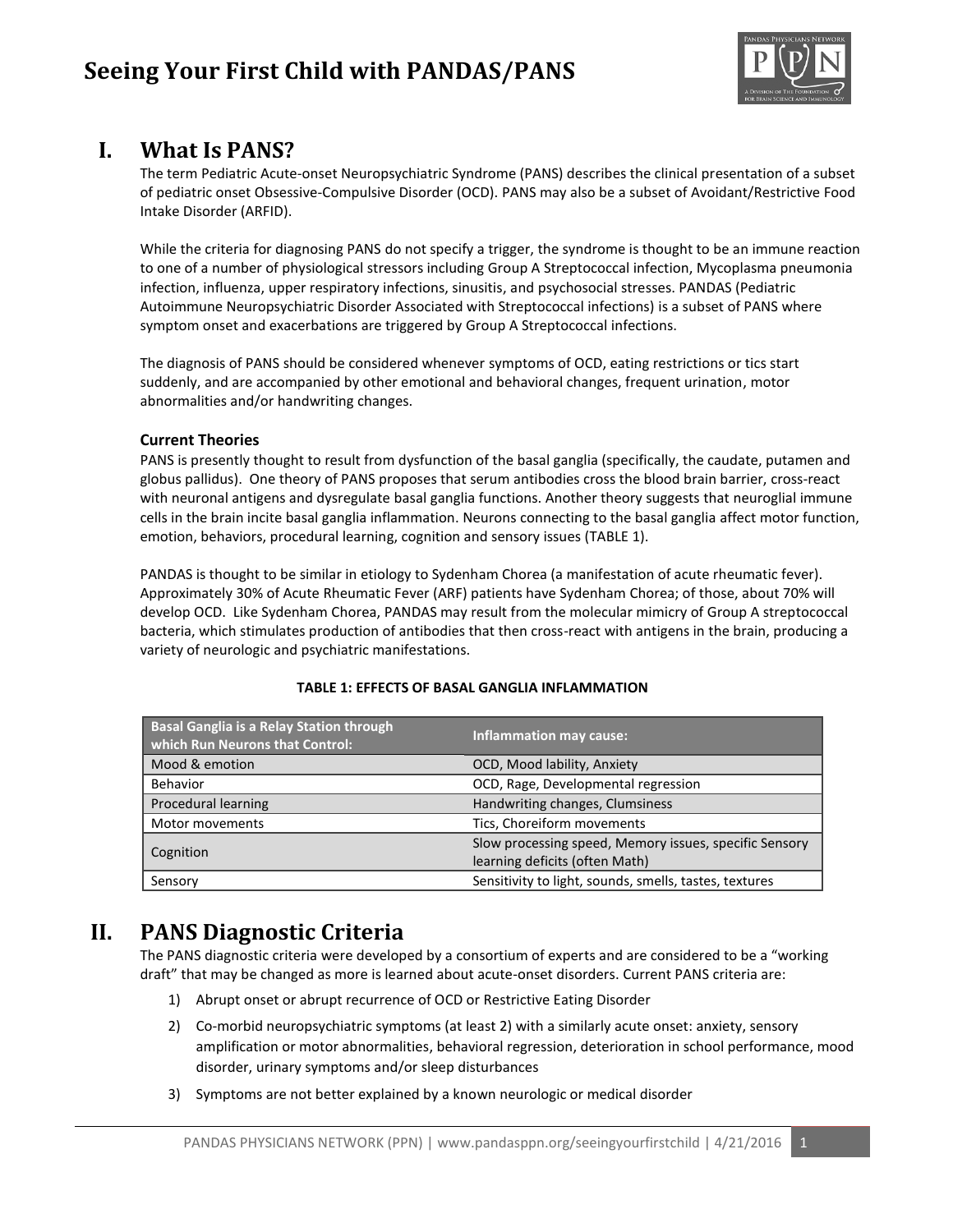

#### **Description of PANS Symptoms**

#### **1) OCD**

It is estimated that 1 - 2% of all children suffer from OCD and about  $1/10^{th}$  of these also meet the specific criteria for PANS.

Traditional OCD presents with mild obsessions and compulsions that become more involved and burdensome over time. In traditional OCD, symptoms tend to be persistent with minor variance in symptoms (often referred to as a waxing and waning). In contrast, PANS OCD presents with a sudden onset typically from mild or no symptoms to debilitating in an abrupt amount of time. Often, parents recall the exact date of symptom onset, and frequently report "it just came on out of the blue."

Diagnosing OCD in children can be complex because compulsions may resemble oppositional behaviors when children become upset and act out when their compulsions are thwarted. Many compulsions are either mental rituals (and therefore difficult to observe) or appear as extremes of an acceptable behavior (e.g., compulsive handwashing). Common OCD rituals in children include: washing/grooming, checking (locks, door), counting, ordering/symmetry, hoarding, restrictive eating, and repetitive questioning. To qualify for a diagnosis of OCD, tools such as the Children's Yale-Brown Obsessive Compulsive Checklist and Scale (CY-BOCS) are used to determine the impact the compulsions/obsessions have on daily life.

Emerging research suggests different treatment options are available for children with PANS OCD than for children with non-PANS OCD. Understanding the difference between the two forms of OCD allows appropriate interventions to be implemented.

#### **2) Eating Restriction**

PANS children describe various reasons for not eating normally or adequately, such as: fear of vomiting, sensitivity to taste, smell, and texture, fear food is spoiled, or fear of being poisoned. In some cases, the restricted eating is directly related to body image distortions, including concerns about being overweight (even when the child is normal weight and was previously satisfied with their body habitus.)

#### **3) Anxiety**

Anxiety frequently presents as constant, generalized anxiety or age-inappropriate separation anxiety.

#### **4) Sensory Amplification**

PANS children may become uncharacteristically and intensely bothered by smells, tastes, sounds, and textures, causing difficulties with daily routines, such as brushing teeth, riding in a car, eating, and dressing.

#### **5) Motor Abnormalities**

PANS children may exhibit motor and vocal tics, handwriting changes and/or clumsiness.

**Example of handwriting changes during a PANS exacerbation:**

| better world,<br>for<br>$-F155D200$<br>Ano<br>$\kappa$ , n<br>nnm<br>$b$ ernuse<br>$W$ ere<br>here<br>Vex<br>$D$ arents<br>he/e<br>Then<br>children<br>with<br>Mor<br>OtCAUS <sub>0</sub><br><b>boy</b><br>need<br>heb<br>$S$ one<br>1.0105<br>hope people<br>lave enough tood<br>because<br>not<br>$\alpha$<br>000D4<br>home my dream comes thing | 51/151/h<br>1. Why don't swarming bees usually sting?<br>$-0.6$<br>CDMM<br>2. Name four common hive raiders.<br>PA<br>3. How many queens can there be in a hive?<br>Why do beekeepers use smoke?<br>4.<br>8m |
|----------------------------------------------------------------------------------------------------------------------------------------------------------------------------------------------------------------------------------------------------------------------------------------------------------------------------------------------------|--------------------------------------------------------------------------------------------------------------------------------------------------------------------------------------------------------------|
| baseline                                                                                                                                                                                                                                                                                                                                           | 3 months later                                                                                                                                                                                               |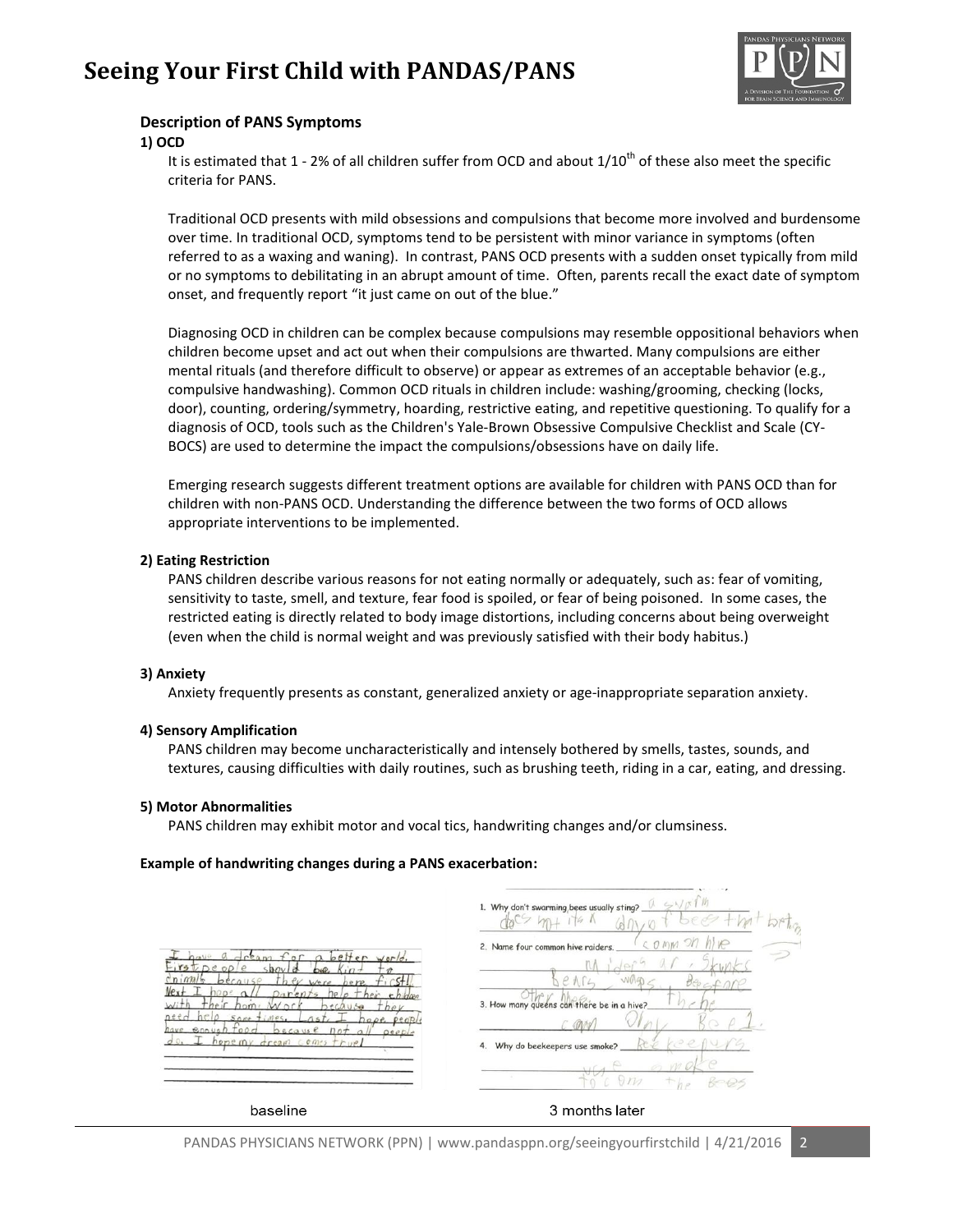

#### **6) Behavioral Regression**

PANS children may display regressed behaviors, such as: baby talk, refusal to carry out age-appropriate grooming activities, tantrums, clinginess, and/or separation anxiety.

#### **7) Deterioration in School Performance**

Psychological testing of children with PANDAS, a subset of PANS where strep is the infectious trigger, has found impairments on a visual-spatial recall test, on measures of executive function, and on a dexterity test. PANS children may also experience a decreased processing speed, memory issues, and/or difficulty in math and calculation.

#### **8) Mood Disorder**

Depression, mania, irritability, hypersexuality, emotional lability, and rage have been noted during a PANS exacerbation. Moods may change from happy to sad to angry in moments. Reactive rage (as oppose to predatory rage) may start instantaneously and stop as quickly, leaving the child remorseful and confused.

#### **9) Urinary Symptoms**

An initial complaint may be urinary frequency. A careful history will often expose additional symptoms. PANS children may develop polyuria (up to many times per hour), frequent urges to urinate, and/or day and night secondary enuresis. These urinary symptoms are not due to UTI, anxiety or OCD type worries.

#### **10) Sleep Disturbances**

Polysomnography has demonstrated a variety of sleep abnormalities in children with PANS, including initial and middle insomnia, REM behavior disorder, parasomnias, and/or sleep phase shifting.

### **III. PANS Workup**

When evaluating a child for PANS: 1) Evaluate for Group A streptococcal infection. 2) Rule out acute rheumatic fever (echocardiography may be helpful) 3) Check for other infections. 4) Exclude non-infectious triggers. 5) Refer parents to a specialist.

#### **Recommendations for Detailed Workup**

#### **1) Evaluate for Group A Streptococcal (GAS) Infection**

Inquire about recent exposures to streptococcal infections, and symptoms of GAS infection (sore throat, headaches, and abdominal pain), rashes, and perianal itching. If inappropriate to office situation, refer to primary care provider for the following exam and specimen collection. Examine and vigorously swab throat and nose. Examine skin for a scarlatina or perianal rash. If symptoms and physical exam suggests, swab perianal and vaginal areas.

If rapid strep test is negative, the swab should be sent for a 48-72 hours GAS culture. Perianal culture orders should indicate that evidence of strep is sought. If the clinical encounter is within 2 weeks of symptom onset, check for rising antibody titers (ASO, Anti-DNAse B) by obtaining an initial set of titers and the repeating in 4- 6 weeks. Since elevated titers are the norm in grade-school aged children, anti-streptococcal titers are only helpful when a two-fold rise in titers is observed.

Group A streptococcal infections are contagious and often spread back and forth among family members. If GAS is found in the child with PANS, it may also be appropriate to obtain strep cultures of close family members. This may decrease the risk for subsequent GAS infections in the PANS child.

There is good evidence from acute rheumatic fever that sudden onset OCD symptoms can result from otherwise asymptomatic GAS infections. PANS children do not always present with "classic strep throat" despite colonization and infection. Getting an adequate throat swab is highly dependent on the practitioner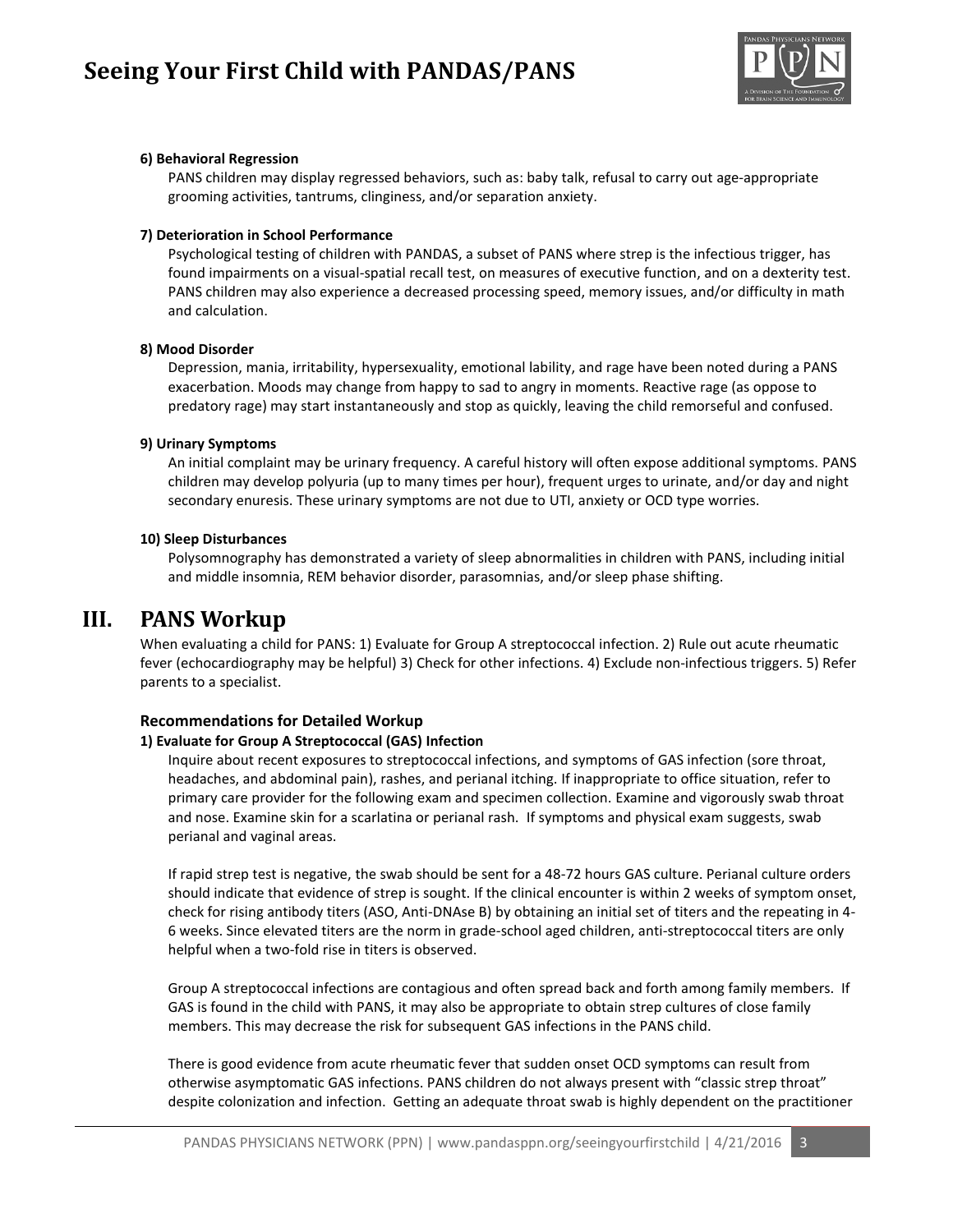

vigorously swabbing on tonsils and posterior oropharynx. Some GAS culture positive children (> 37% in one study) do not demonstrate elevated titers with ASO and Anti-DNAse B even when perfectly timed. This reinforces the need for relevant lab testing, checking for symptoms of prior untreated GAS infection, and examining skin.

#### **2) Rule out acute rheumatic fever (ARF)**

Careful auscultation for a murmur should be done for every child. If the child has a history of polymigratory joint complaints, frank chorea, erythema nodosum or erythema migrans, it is imperative that the child be evaluated by a pediatric cardiologist to exclude rheumatic carditis.<sup>1</sup>

#### **3) Check for other infections**

Evaluate for other infections as indicated by the history and physical. Check mycoplasma IgM for active mycoplasma infection. IgG is not particularly helpful. Mycoplasma pneumonia titers are less accurate than Mycoplasma PCR. Recurrence of PANS symptoms may also be precipitated by viral illnesses. If urinary symptoms are present, obtain a urinalysis. In PANS, this is likely to be negative and suggest that the urinary urgency, frequency or secondary enuresis are manifestations of PANS, rather than a urinary tract infection. If the child has been on antibiotic therapy, check for Candida Albicans as it can exacerbate symptoms.

#### **4) Exclude non-infectious triggers**

Non-infectious triggers may include such things as drug ingestion and poisoning by heavy metals or other environmental toxins.

#### **5) Refer parent to specialist**

Refer parents to pediatric psychologist and other appropriate specialists (Cardiology, Rheumatology, Immunology, Neurology, Sleep, Otolaryngology, and/or Infectious Disease).

### **IV. Parental Influences and Setting Expectations**

When faced with the acute impairments that characterize PANS, parents and caregivers will search for answers from both reliable and unreliable sources. Educating the parents and caregivers about the clinical presentation, course of illness and prognosis of PANS will help the child at school and home. It is important to set realistic expectations.

#### **Medical and Longer-Term Expectations**

- 1) PANS OCD has a relapsing remitting course. Most children will experience at least one recurrence of symptom onset due to a PANS trigger. Parents need to understand there is no "quick fix".
- 2) Traditional OCD is characterized by a waxing and waning course with modest changes in severity. However, with PANS OCD, the course is relapsing-remitting, with dramatic, abrupt exacerbations of OCD and ancillary PANS symptoms. One study shows changes of 17 pts on CYBOCS scale.
- 3) Unlike traditional OCD, some studies have shown improvement in neuropsychiatric symptoms in patients with PANDAS after 2–6 weeks of antibiotic treatment. It is unclear if these improvements are from treatment of a latent infection or from some other non-microbial effects. $2$
- 4) Residual OCD may persist despite any treatment of infection, inflammation, CBT, or medications. In the 1999 study using aggressive immunomodulatory treatment, patients improved on average 45%. Cognitive-behavior therapy (specifically exposure with response prevention) can be helpful in eradicating symptoms of PANS. Anti-obsessional medications can also be used in combination with CBT but studies indicate to "start low and go slow."

#### **Home and School Expectations**

1) PANS OCD is OCD. Family education and support is critical, particularly in the early stages of illness. Providing material on treating and managing childhood OCD is an important step.